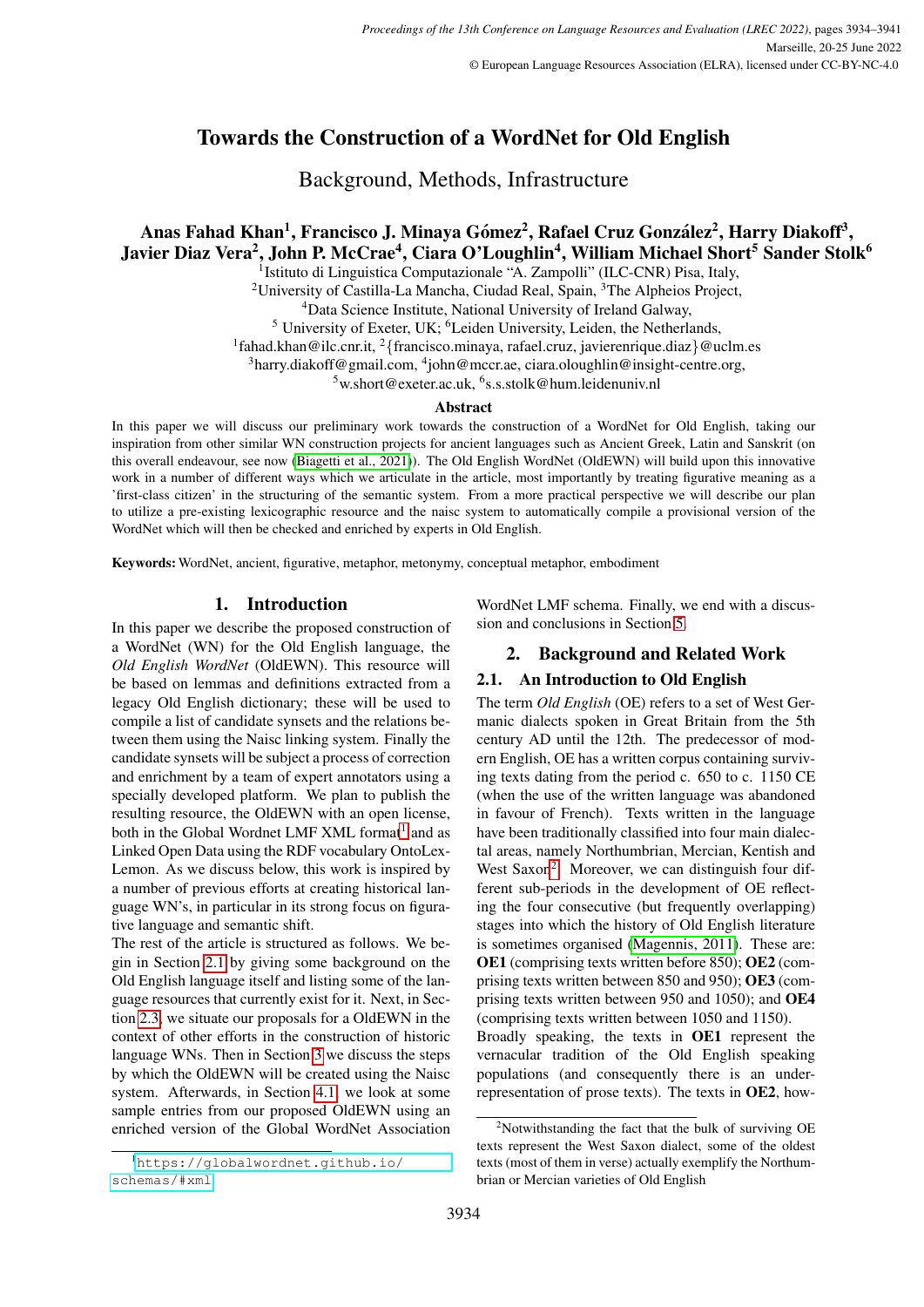ever, are almost exclusively translations from Latin (mostly produced by Alfred the Great and his followers). In contrast to the latter, around, half of the texts contained in OE3 were originally written in the vernacular; indeed most of them are attributed to just two Anglo-Saxon authors: Ælfric and Wulfstan. Lastly, OE4, a period characterised by a dramatic decrease in the use of written English as a consequence of the Norman Conquest, once again contains by a large number of translations from Latin. As this brief historical summary shows, Old English underwent a process of substantial change throughout its lifespan as a written language. Something that is manifested in the evolution of OE literature from the early epic poems and their echoes of pre-Christian cultures to the learned discourses associated with Anglo-Saxon Christian intellectual elites. Effectively this meant that while the lexicon of the language remained highly stable, the semantic scope of many Old English words began to be expanded (normally through the semantic extension of word senses via metonymization and metaphorization) in order to allow the integration of new concepts into the language from other cultures.

If we are to accurately reflect the surviving corpus for the OE language then our OE WordNet should take these aspects into full consideration. That is, it is desirable for many use cases that a resource of this kind make information on different OE dialectal variants accessible along with data on the distribution of senses across textual genres and time periods. Additionally and given OE's status as a historical language, one that is studied from a diachronic perspective, it would be very useful to be able to track the way that word senses in OE shift and evolve over time. We situate the current work in the context of previous and ongoing efforts at the construction of WNs for historical languages in Section [2.3.](#page-2-0)

#### 2.2. Some Existing Lexical Resources for Old English

#### 2.2.1. *The Dictionary of Old English*, Bosworth-Toller, and *the Thesaurus of Old English*

*The Dictionary of Old English* (DOE)<sup>[3](#page-1-0)</sup> was first proposed in 1970 by Richard Venezky, Christoper Ball and Angus Cameron. The project was first released in 1981 under the supervision and leadership of Angus Cameron, Antonette diPaolo Healey and Ashley Crandell Amos in the Centre of Medieval Studies at the University of Toronto. The DOE is based on a corpus of Old English that contains at least one copy of every surviving OE text, in 2007 this digitized corpus was made available to the public to enable users to search for instances of words throughout the corpus or particular texts. The corpus contains approximately 3 million words and includes poetry, prose scientific texts, legal texts, brief inscriptions, glossaries and interlinear glossaries to Latin texts. Each text is assigned to Cameron number categories, e.g. *A - Poetry*, *B - PROSE*, *C- Interlinear Glossaries*.

So far, the DOE covers 'A to I' of the 24 letters of the Old English alphabet. However, DOE's 2020 progress report<sup>[4](#page-1-1)</sup> detailed that they were working on the publication of the first two fascicles of 'L'. One of the aims of the DOE is to make it easier to use in comparison to other dictionaries of Old English [\(Cameron](#page-6-2) [and diPaolo Healey, 1979\)](#page-6-2). Spelling variants were grouped together under one single headword with this goal in mind. The aim of the DOE was also to improve upon the lexical resources that were available to academics, and in particular the Bosworth-Toller Anglo-Saxon dictionary [\(Bosworth, 1882\)](#page-6-3).An online version of the latter work was constructed using digitized manuscripts of Bosworth's Anglo-Saxon dictio-nary and Toller's Supplement <sup>[5](#page-1-2)</sup> by Sean Crist in 2001 as part of his German Lexicon Project<sup>[6](#page-1-3)</sup> (GLP). The current version of the online Bosworth-Toller was created in 2010 using the data from the GLP. This resource is the largest and most complete OE dictionary available for use to date. Both of these resources were utilized to create *A Thesaurus of Old English*[7](#page-1-4) (TOE). Unlike the DOE and Bosworth-Toller, but like the OldEWN, the TOE organises OE vocabulary into conceptual categories such as 'Life and Death' originally derived from Roget's Thesaurus<sup>[8](#page-1-5)</sup>. The user must search a topic or subject rather than a specific headword or lemma. TOE uses words senses from Clark Hall (described below) and Bosworth-Toller and organizes them into 18 categories. These categories are further divided into subcategories, this creates a hierarchical structure in the classification of vocabulary that was devised for the Historical Thesaurus $9$  of English. The TOE can be accessed via the *evoke* platform<sup>[10](#page-1-7)</sup> [\(Stolk, 2021\)](#page-7-0).

#### 2.2.2. Clark Hall's *A Concise Anglo-Saxon Dictionary*

In addition to the lexicographic resources mentioned above we can also list Clark Hall's *A Concise Anglo-Saxon Dictionary* (CAS) subtitled *For the Use of Students*. First published in 1894 by the the Victorian barrister and scholar of Old English John R. Clark Hall the dictionary is still currently in print (and is now in its

<span id="page-1-5"></span><sup>8</sup>Unlike the WordNet organisational approach, these categories have not been widely adopted for structuring computational language resources, a limiting factor on the interoperability of the resource.

```
9https://ht.ac.uk/about/
```
<sup>10</sup>[http://evoke.ullet.net/app/#/view?](http://evoke.ullet.net/app/#/view?source=toe) [source=toe](http://evoke.ullet.net/app/#/view?source=toe)

<span id="page-1-1"></span><sup>4</sup>[https://doe.artsci.utoronto.ca/](https://doe.artsci.utoronto.ca/wp-content/uploads/2021/04/report.pdf)

[wp-content/uploads/2021/04/report.pdf](https://doe.artsci.utoronto.ca/wp-content/uploads/2021/04/report.pdf)

<span id="page-1-3"></span><span id="page-1-2"></span><sup>5</sup><https://bosworthtoller.com/>

<sup>6</sup>[http://www.germanic-lexicon-project.](http://www.germanic-lexicon-project.org/etc/aa_texts.html) [org/etc/aa\\_texts.html](http://www.germanic-lexicon-project.org/etc/aa_texts.html)

<span id="page-1-4"></span><sup>7</sup>[https://oldenglishthesaurus.arts.gla.](https://oldenglishthesaurus.arts.gla.ac.uk/) [ac.uk/](https://oldenglishthesaurus.arts.gla.ac.uk/)

<span id="page-1-0"></span><sup>3</sup><https://doe.artsci.utoronto.ca/>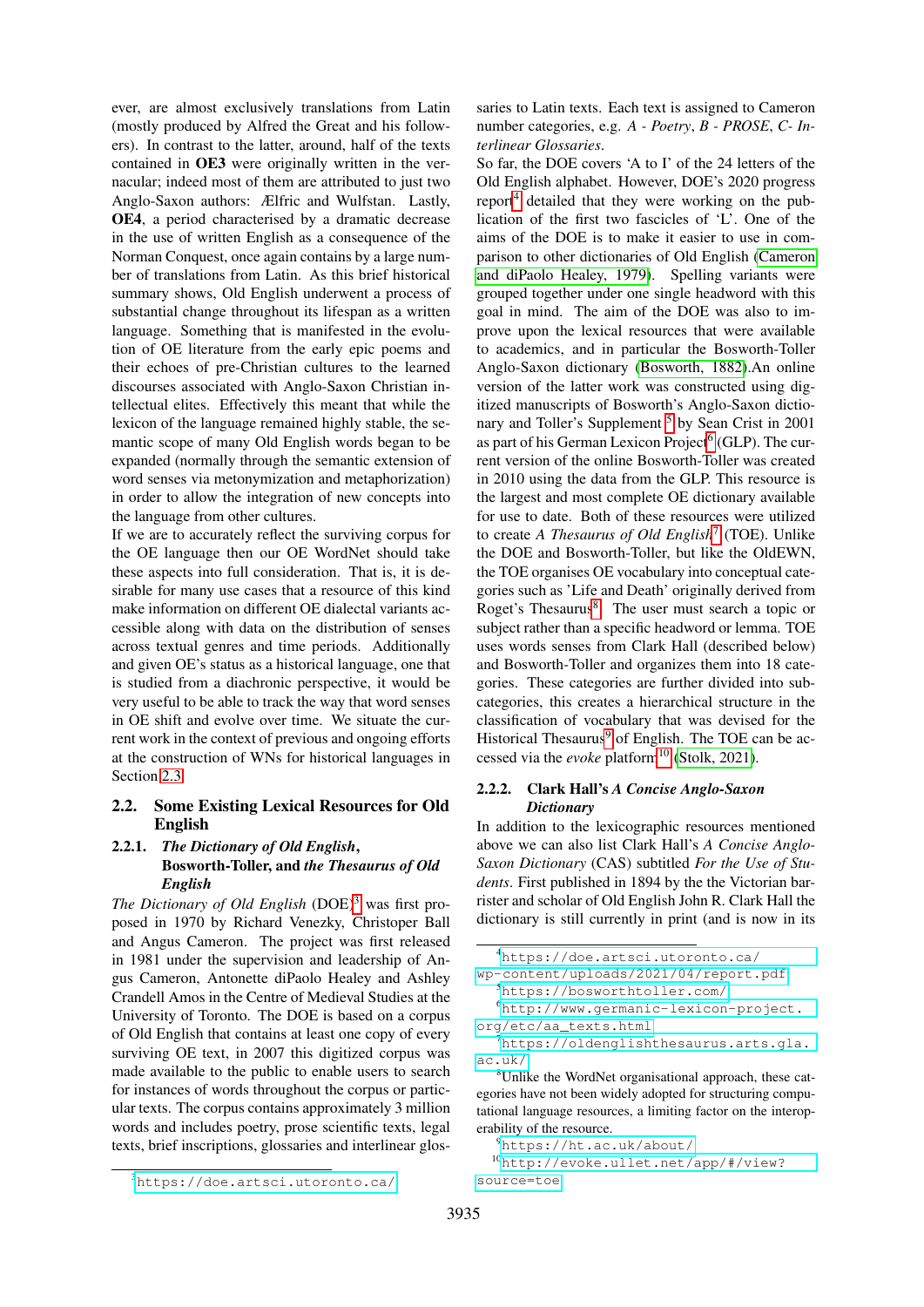fourth edition). The second edition of the work, published in 1916, has been made available on the Gutenberg website in HTML and textfile versions $11$ . This edition of the CAS contains 36744 lemmas although a large number of these are orthographic variants of other lemmas. It also contains information on citations, in the case of hapaxes, and provides genre information when senses are only found in poetic texts; there is also a limited amount of etymological information. The brevity of the entries in the dictionary (and the lack of nesting of senses typical of the Bosworth-Toller) makes it easier to work with using text processing and analysis tools, and so we made the decision to construct the first provisional stage of the OldEWN using the CAS. In particular we take its lemma list and sense definitions as the basis for the OldEWN's synsets. However we plan to enrich the WordNet in subsequent stages through the work of manual annotators/validators and also, potentially, by adding information from other public domain OE resources.

#### <span id="page-2-0"></span>2.3. WordNets for Historic Languages and **OldEWN**

Our work has been been strongly informed by previous attempts at the creation of ancient or historical language WordNets including a Latin WordNet (Section [2.3.1\)](#page-2-2) and a WordNet for Ancient Greek (Section [2.3.2\)](#page-2-3). More generally, our project for the creation of a OldEWN is associated with a recent initiative towards the publication and enrichment of a family of interoperable WordNets for ancient Indo-European languages (discussed in Section [2.3.3\)](#page-3-1). Since several of the themes we raised in Section [2.1](#page-0-1) and a lot of the technical issues we will discuss in the rest of this paper have already been touched upon in these other initiatives we will dedicate a section to each of them with an emphasis on the commonalities they share with the OldEWN project. In what follows wel assume the reader is already familiar with some of the basics of WordNets, if not they are invited to consult [\(Miller,](#page-6-4) [1998\)](#page-6-4).

#### <span id="page-2-2"></span>2.3.1. Latin WordNet

As part of the Fondazione Bruno Kessler's MultiWord-Net project [\(Pianta et al., 2002\)](#page-7-1), Stefano Minozzi succeeded in 2008 in assigning, through an automatic process of sense-matching via English and Italian dictionary glosses, around 9000 lemmas to synsets defined for English and available from the Princeton WordNet (PWN)[\(Minozzi, 2017\)](#page-6-5). Prior work on Italian had also made available several synsets specific to Italian, designated using an identification schema similar to that of PWN but including a new language marker within the offset tag; these appear sporadically among Minozzi's synset assignments, but in recent work have largely been discounted because in the creation of the

Italian MultiWordNet lemmas they were often (mistakenly) treated as constituting synsets *per se*. This was the genesis of the Latin WordNet (LWN).

In 2018, Minozzi's abandoned project was taken up by William Short at the University of Exeter, one of the co-authors of the current work. The Latin Word-Net was consequently expanded<sup>[12](#page-2-4)</sup> to include more than 40,000 lemmas, and a new process of synset matching (utilizing multiple available lexical resources) created a foundation of semantic assignation for manual curation by scholars. In addition to the new lemmas, new morphological and etymological information was added to the LWN, along with data structures for capturing diachronic and generic information in relation to word usage. More radically, the LWN has introduced mechanisms for describing figurative meanings, both at the lexical level (that is, within the semantic structures of individual words) and at the conceptual level (in the form of large-scale metaphorical and metonymic mappings). Chiara Fedriani's companion project on conceptual metaphors of emotion in Latin has now seeded the LWN with data on the conceptual mappings involved in Latin's construal of ANGER, LOVE, and FEAR $13$ . At the same time, some effort has been given to revising the sometimes wildly inaccurate synset assignations of Minozzi's 9000 lemmas, within the Marco Passaroti's *Linking Latin* project, see [\(Franzini et al., 2019\)](#page-6-6).

#### <span id="page-2-3"></span>2.3.2. Ancient Greek WordNet

In its original incarnation, the Ancient Greek WordNet (AGWN) arose as a collaboration between the Alpheios Project<sup>[14](#page-2-6)</sup>, the Perseus Project<sup>[15](#page-2-7)</sup>, the University of Pisa and the Istitute of Computational Linguistics [\(Bizzoni](#page-6-7) [et al., 2014\)](#page-6-7). Preliminary work on the AGWN was motivated by an interest in developing Ancient Greek semantic resources that could complement the Ancient Greek Treebank (previously developed by the Perseus Project and sponsored by Alpheios) and with a view to permitting concept-based querying in corpora of an-cient languages<sup>[16](#page-2-8)</sup>. The object was thus to optimize recall rather than precision, tolerating an increase in retrieval "noise" in the interests of more comprehensive recall of potentially relevant material, so the approach was simply to merge the definitions of all the

<sup>16</sup>Several of the principals involved in Alpheios had previously been involved in utilizing the UMLS medical hierarchical thesaurus developed by the National Library of Medicine to expand online search queries and rank the results, and saw the potential of WordNets for doing something similar when it came to querying ancient language corpora. William Short's *Cylleneus* project, taking advantage of the Latin, Greek, and Sanskrit, now affords this possibility for any corpus of these languages

<span id="page-2-1"></span><sup>11</sup>[https://www.gutenberg.org/ebooks/](https://www.gutenberg.org/ebooks/31543) [31543](https://www.gutenberg.org/ebooks/31543)

<span id="page-2-5"></span><span id="page-2-4"></span><sup>12</sup><https://latinwordnet.exeter.ac.uk/>

<sup>13</sup>see [https://latinwordnet.exeter.ac.uk/](https://latinwordnet.exeter.ac.uk/lexicon) [lexicon](https://latinwordnet.exeter.ac.uk/lexicon)

<span id="page-2-6"></span><sup>14</sup><https://alpheios.net/>

<span id="page-2-8"></span><span id="page-2-7"></span><sup>15</sup><http://www.perseus.tufts.edu/hopper/>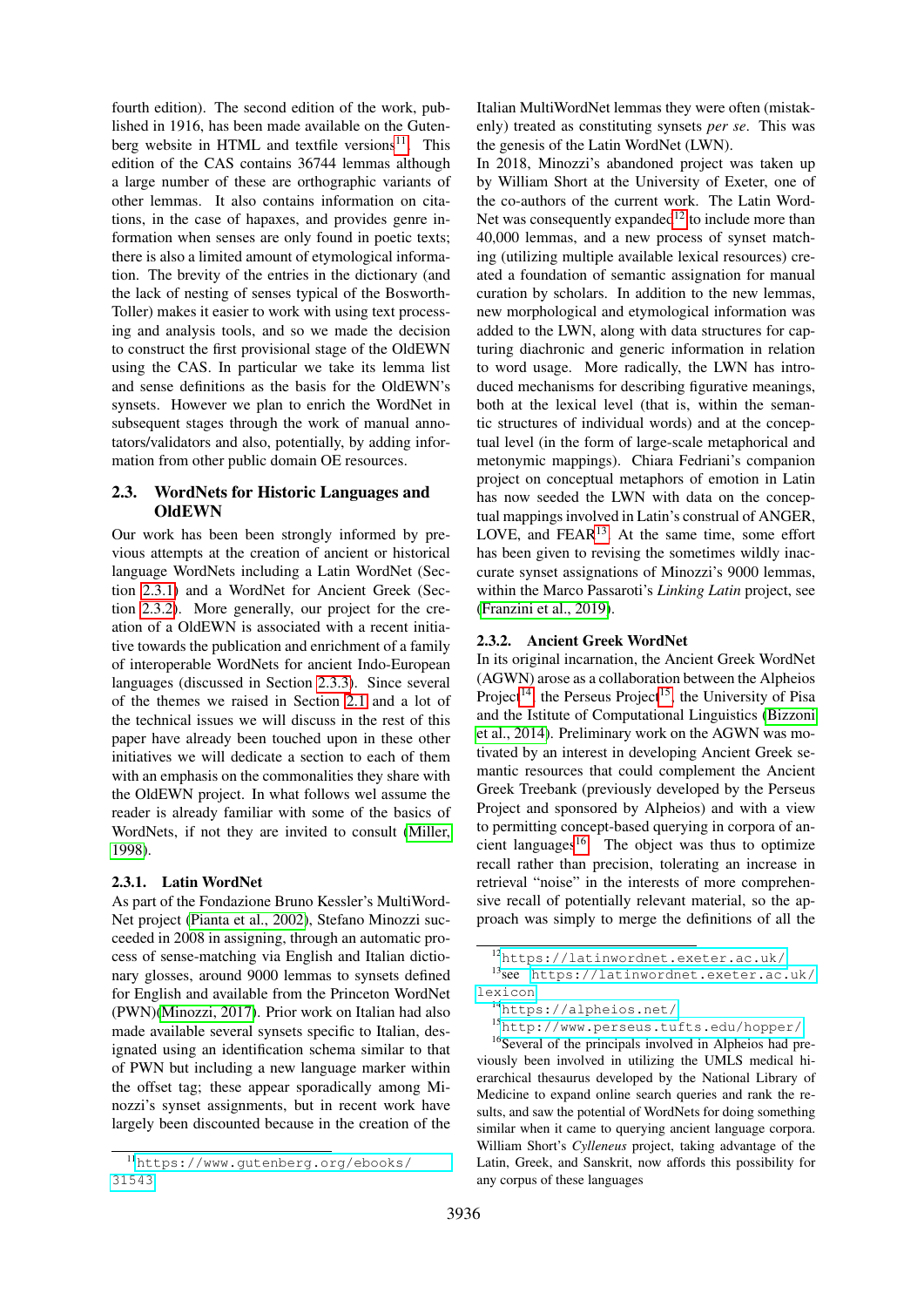machine-readable dictionaries available at the time and associate the corresponding Greek word with each of the English equivalents that reported by one or more of the dictionaries. No complete definitions of any words were retained and the addition of glosses to the resulting synsets was left for manual curation. Like practically all WordNets based on gloss matching, the resulting resource suffered in particular from transferring the polysemy of its pivot language (namely, English) to Greek, producing excessive "noise" and often unacceptable sense definitions. For some purposes this may be irrelevant, for others crippling. The experience of attempting the epuration of AGWN is described in [\(Bizzoni et al., 2014\)](#page-6-7). Note that similarly inappropriate synset assignation can readily be found in Minozzi's LWN, for example.

In 2019, the AGWN project having formerly been abandoned, was revitalized through a joint intiative of the University of Exeter and Harvard's Centre for Hellenic Studies. Similarly to the LWN, the Word-Net was expanded on the basis of newly available lexical resources and glosses of lemmas (over 100,000) were newly processed to determine sense definitions. The updated version of the Ancient Greek WordNet can be found at [https://greekwordnet.chs.](https://greekwordnet.chs.harvard.edu/) [harvard.edu/](https://greekwordnet.chs.harvard.edu/).

#### <span id="page-3-1"></span>2.3.3. Towards a Family of Ancient Indo-European WordNets

The collaboration described in the last section led to an ongoing international project under the direction of William Short with the aim of creating a network of similarly structured and fully interoperable Word-Nets for ancient Indo-European (IE) languages. This project, described in [\(Biagetti et al., 2021\)](#page-6-0) and which we will refer to as the IEWN project, is being jointly developed by scholars at the University of Exeter, the University of Pavia, the Center for Hellenic Studies at Harvard University, and the Alpheios Project. As well as including the updated Latin and Ancient Greek WN's mentioned above the project is also building a WordNet for Sanskrit from scratch<sup>[17](#page-3-2)</sup>.

The IEWN project aims to explore the potential of lexico-semantic resources adhering to the same organising principles, in this case the principles of the Word-Net family of lexical resources, for carrying out comparisons of semantic structures across languages, here additionally exploiting the pool of sense designations (synsets) available from the Princeton WordNet as the core of semantic description. In particular the idea is to leverage this semantic interoperability in order to compare ancient Indo-European languages belonging to societies with significant linguistic and cultural similarities and differences. Notably the project is guided by insights from Cognitive Linguistics and with a strong emphasis on the annotation of figurative meaning. We share IEWN's view of figurative meaning as a 'firstclass citizen' in the structuring of the semantic system (an illustration of our cognitive linguistic based approach to describing figurative language can be found in the example entries which we present in Section [4.1.1\)](#page-5-1). Indeed our intention is to fully align the Old-EWN with all of the IEWN WordNets. This would enable us to link together, for instance, the OldEWN and the IEWN's Latin WordNet, something which is highly desirable given the abundance of conceptual borrowings recorded in OE translations and re-elaborations of Latin texts. At the same time, as shown by [\(Geer](#page-6-8)[aerts and Gevaert, 2008\)](#page-6-8) and (Díaz-Vera and Manrique-Antón,  $2014$ ) among others, there are numerous figurative expressions in Old English, and in other ancient Germanic languages, the origins of which are to be found not in the classical Mediterranean cultures but, rather, in the system of beliefs and in the folk psychologies of the ancient Germanic peoples [\(Lockett, 2018\)](#page-6-10). The OldEWN is intended to make information about both kinds of linguistic phenomena more accessible to users of the resource. In order to help ensure a high level of interoperability between the OldEWN and the IEWN WordNets we will follow the strategies adopted by the IEWN project for capturing polysemy and for lumping together or splitting apart senses, all of which is laid out in detail in [\(Biagetti et al., 2021\)](#page-6-0). In addition, and once again taking our cue from the IEWN family of WNs, we will include both antonymy and morphological relations between lexical units in addition to using a compatible system of morph-syntactic tags for OE. Moreover we also intend to tag for historical periods (currently those mentioned in Section [2.1\)](#page-0-1) and genres and include etymological information, aligning our annotation strategies with those proposed by IEWN as far as is possible.

## 3. Constructing the OldEWN

<span id="page-3-0"></span>As mentioned above, the OldEWN is being bootstrapped using the Concise Anglo-Saxon Dictionary  $(CAS)$  [\(Clark Hall, 1916\)](#page-6-11)<sup>[18](#page-3-3)</sup>. In addition to this automatic bootstrapping of OE synsets however, our intention is also to incorporate semantic information from a dataset compiled by Díaz-Vera as part of a program of research in figurative terms used to refer to emotion in Old English, as described in works such (Díaz-Vera and Manrique-Antón, 2014); an attempt to model this dataset as linked data is described in [\(Khan et al.,](#page-6-12) [2020\)](#page-6-12). This dataset describes the emotion lexicon of

<span id="page-3-2"></span><sup>&</sup>lt;sup>17</sup>The project WordNets are accessible at: Latin [https:](https://latinwordnet.exeter.ac.uk/) [//latinwordnet.exeter.ac.uk/](https://latinwordnet.exeter.ac.uk/), Ancient Greek <https://greekwordnet.chs.harvard.edu/> Sanskrit <https://sanskritwordnet.unipv.it/> and can be queried via a unified RESTful API.

<span id="page-3-3"></span><sup>&</sup>lt;sup>18</sup>We have previously alluded to the use of pre-existing lexicographic resources as a part of the process of constructing or refining the Latin and Ancient Greek WordNets; this has also been done in the case of modern language WN's, such as for instance the Turkish language WN *KeNet* [\(Bakay et al.,](#page-6-13) [2021\)](#page-6-13))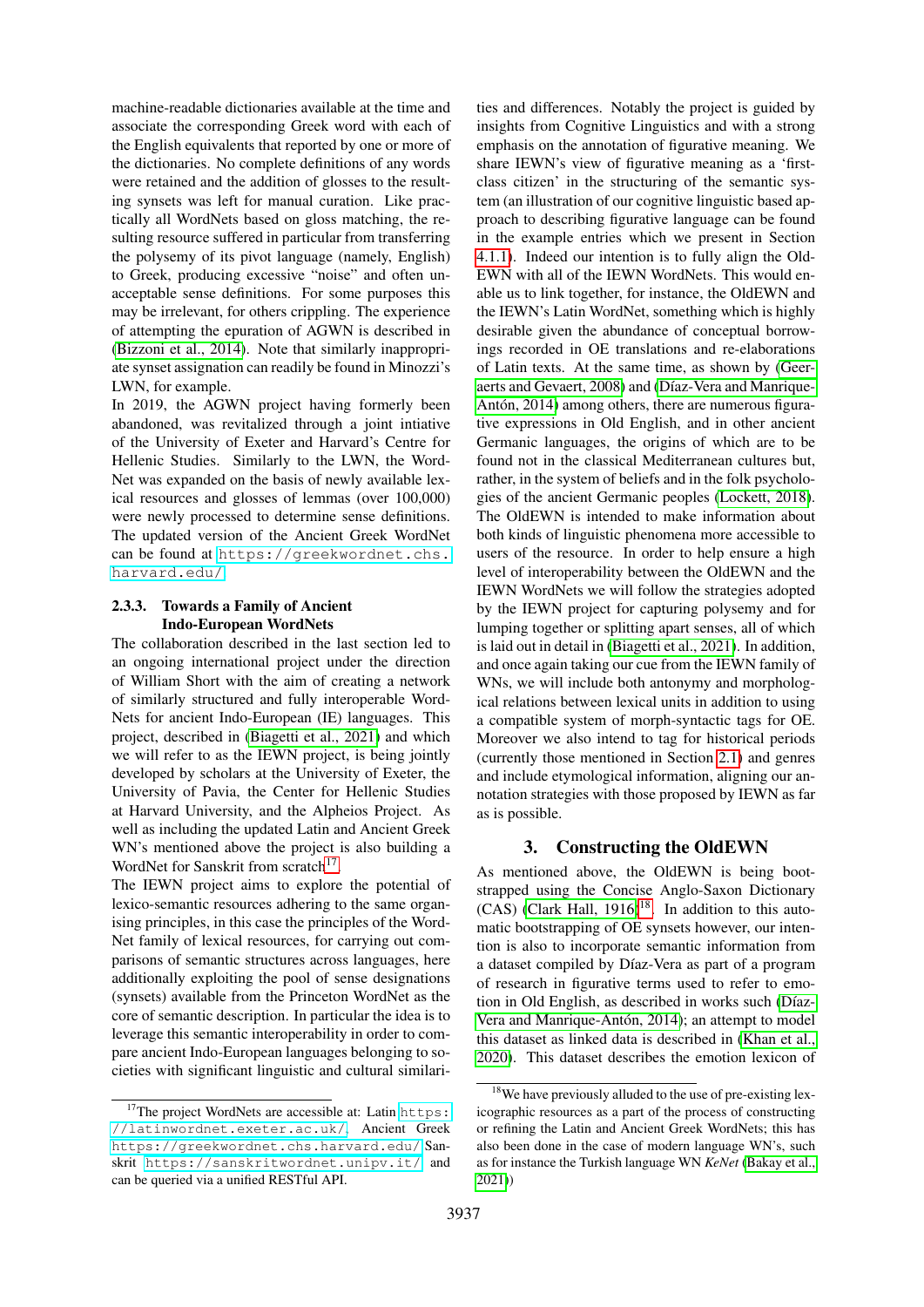Old English and features an organisation of this lexicon into synsets; it also includes data on metonynmic and metaphoric sense shifts in polysemic OE emotional terms along with other kinds of etymological information, as well as data on the distribution of senses across genres and historical periods. Our intention is to manually merge the synsets from this dataset (along with the additional lexico-semantic information which it contains) with the other synsets which we will derive from CAS.

#### 3.1. Bootstrapping the OldEWN from CAS

Lemmas have been assigned sense descriptors using the modern English glosses of CAS, which have been matched to the glosses of synsets in the Princeton WordNet. As mention the glosses for our provisional OE synsets will be taken from the CAS; though these are subject for subsequent revision by exerts. We will develop the data extracted from the CAS into a Word-Net by linking the lemmas from the former to Modern English lemmas from the Open English WordNet project [\(McCrae et al., 2019;](#page-6-14) [McCrae et al., 2020\)](#page-6-15), which is based on the Princeton WordNet [\(Fellbaum,](#page-6-16) [2010\)](#page-6-16). This will be performed based on the algorithms implemented in the Naisc system [\(McCrae and Buite](#page-6-17)laar,  $2018$ <sup>[19](#page-4-1)</sup>. The Naisc system implements several features for linking, and has previously been applied for monolingual linking by means of measuring the textual similarity of definitions [\(McCrae et al., 2021a\)](#page-6-18), however in the case of the glosses in CAS, these are not full dictionary definitions with genus and differentiae, but instead they are translations of the Old English lemma into Modern English. For this reason, we will take an approach based on the graph-based feature extraction implemented in Naisc. In particular, we will build a graph based on Old English corpora consisting of the collocations of terms in CAS, this graph will then be compared to existing network of relations found in Open English WordNet. This will use link prediction techniques to rank the candidate links from CAS, by means of the similarity between the collocation graph and the Open English WordNet graph. We will then create the initial version of the OldEWN based on these links using the *expand* approach [\(Bond](#page-6-19) [and Foster, 2013\)](#page-6-19), in which we copy the relationships from the modern English WordNet and replace the lemmas with those from the target language, in this case Old English.

In the next stage of the construction of the OldEWN expert annotators, in addition to checking the candidate synsets for correctness, will be able to expand this WordNet with new synsets that are specific to the target languages. As in the IEWN project they will tag senses and entries for time periods, distribution across genres, texts according to the current state of the OE scholar-

ship as well as potentially adding etymological information including that pertaining to figurative semantic shift. Note that the CAS already includes tags indicating when an entry is only found in poetic texts or in one specific text and this information will be checked, and then incorporated and ultimately enriched with information from other sources.

Moreover, as we mentioned above, a lot of this information is already available in the OE emotions dataset which we are incorporating into the OldEWN. In the final section of this article we look at how we can extend a commonly used WN schema in order to include such information taking an example from the OE emotion dataset.

## 4. Enriching the OldEWN with data on Figurative Language in OE

### <span id="page-4-0"></span>4.1. Enriching the Global WordNet LMF Schema

Our intention in addition to publishing the finished OldEWN resource with an open licence is to make it a FAIR digital resource<sup>[20](#page-4-2)</sup> which means, amongst other things, making it available using standardised schemas and formats. Indeed we propose to publish the resource using both the XML-based *Global WordNet Association WordNet Lexical Markup Framework* (GWA WordNet-LMF)<sup>[21](#page-4-3)</sup> model [\(McCrae et al., 2021b;](#page-6-20) [Bond](#page-6-21) [et al., 2016\)](#page-6-21) and an *OntoLex-Lemon*-based RDF encoding which is based on it. Our choice of the former was determined by its popularity as a publication and interchange format for WordNets. In the latter case, by publishing the OldEWN as linked data we make it easier to link from it to other resources as well as enabling it to be queried remotely via a SPARQL endpoint. We will focus on the GWA WordNet-LMF format in what follows.

As it currently stands the GWA WordNet-LMF schema fails to meet several of the specific expressive needs of the OldEWN or indeed of the IEWNs described in Section [2.3.3.](#page-3-1) We have therefore decided to develop an extended version of the GWA WordNet-LMF schema which we present here in part. Note that, the GWA WordNet-LMF schema is, as its name suggests, based on a prior version of the ISO Lexical Markup Framework (LMF) standard [\(Francopoulo, 2013\)](#page-6-22). This latter has been updated in the meantime and is being republished serially as a multi-part standard (one which is however retro-compatible with the previous version) [\(Romary et al., 2019\)](#page-7-2). One of the parts of this new version of LMF is an etymology module [\(Khan](#page-6-12) [et al., 2020\)](#page-6-12) which includes several classes and attributes which would be useful in expressing the several varieties of information which feature in the Old-

<span id="page-4-1"></span><sup>19</sup>Naisc, which means 'links' in Irish and is pronounced 'nashk', is available at [https://github.com/](https://github.com/insight-centre/naisc) [insight-centre/naisc](https://github.com/insight-centre/naisc)

<span id="page-4-2"></span><sup>20</sup>[https://www.go-fair.org/](https://www.go-fair.org/fair-principles/)

[fair-principles/](https://www.go-fair.org/fair-principles/)

<span id="page-4-3"></span><sup>21</sup>[https://github.com/globalwordnet/](https://github.com/globalwordnet/schemas/blob/master/WN-LMF-1.1.dtd) [schemas/blob/master/WN-LMF-1.1.dtd](https://github.com/globalwordnet/schemas/blob/master/WN-LMF-1.1.dtd)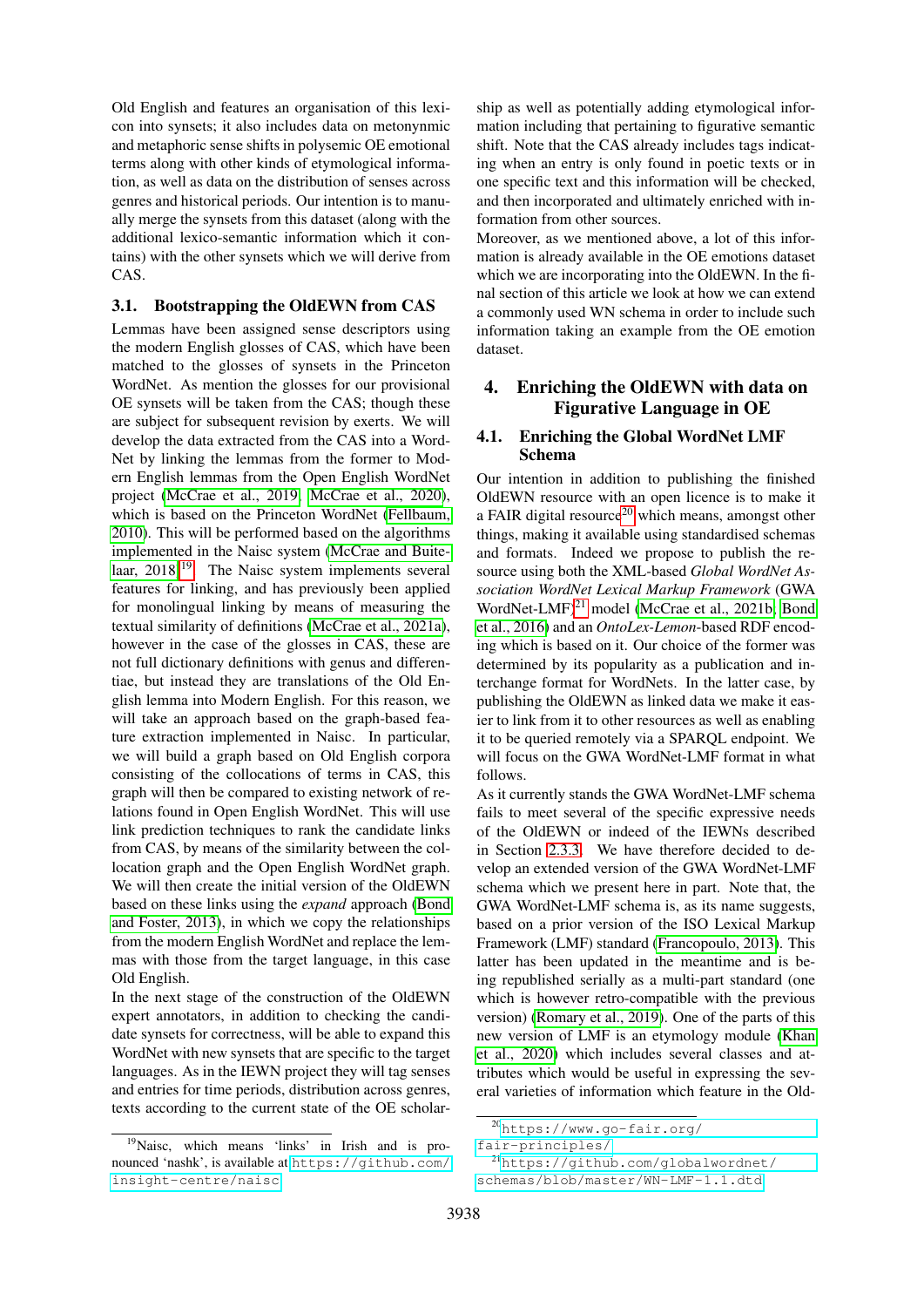EWN as well as the other  $IEWNs^{22}$  $IEWNs^{22}$  $IEWNs^{22}$  One such class is EtyLink representing an etymological relationship between two linguistic elements and with associated attributes @source and @target (representing the source and target of this relationship) and @type (specifying the type of the relationship). Another such class is Etymology which is defined as a container for an ordered series of EtyLink elements. We decided therefore to add these elements to a proposed update of the GWA WordNet-LMF schema. We show the use of our new enriched schema with an example taken from the OE emotion lexicon dataset mentioned above; this also allows us to illustrate what the OldEWN will ultimately look like.

#### <span id="page-5-1"></span>4.1.1. An Example OldEWN Synset: Shame

For our example we will take a subset of the words in the OE Emotion lexicon synset for shame:

{.....,*āblysung,..., bismer,...,edwīt, ..., ...*}.

The OE word  $\bar{a}$ blysung listed above is polysemic and has two senses 'blushing' and 'shame' with the latter the result of a metonymic shift in the former. More accurately it is an instance of *resultative metonynmy*, i.e., a relationship between two concepts in which instances of the one are generally regarded as *resulting* from the other. We encode this as follows using our new enriched schema (the definition gloss as in the other examples is taken from the CAS):

```
<LexicalEntry id = "ABLYSUNG_N">
   <Lemma writtenForm="ablysung" partOfSpeech="n"
       qrammaticalGender = "f"/>
   <Sense id ="oew5_s1" synset = "example-ang-
       XXXXXX2-n"<Definition gloss = "blushing"/>
   </Sense>
  <Sense id ="oew5_s2" synset = "example-ang-
       XXXXXX1-n"<Definition gloss = "shame"/>
  </Sense>
   <etymology>
      <etyLink type = "resultative-metonymy" source=
          "oew5_s1" target="oew5_s2"/>
   </etymology>
</LexicalEntry>
```
The words *bismer* and *edwit* are also polysemic. Both of them have the sense of 'shame' as well as in the case of *bismer* having the additional meaning 'filthiness, defilement' and in the case of *edw* $\bar{t}$  of 'reproach, scorn, abuse'. In both cases we are dealing with *causative metonymy* i.e., of a relationship between two concepts in which instances of the one are generally regarded as *causing* the other. This can be represented as follows:

```
<LexicalEntry id = "BISMER_N">
<Lemma writtenForm="bismer" partOfSpeech="n"/
grammaticalGender = "nmf">
   <Sense id ="oew10_s1" synset = "example-ang-
        XXXXXX1-n">
     <Definition gloss = "disgrace, scandal, shame,
         mockery, insult, reproach, scorn,"/>
```

```
</Sense>
   <Sense id ="oew10_s2" synset = "example-ang-
        YYYYYYA-n"<Definition gloss = "filthiness, defilement"/>
   <etymology>
     <etyLink type = "causative-metonymy" source="
           oew10<sup>s2"</sup> target="oew10 s1"/>
   </etymology>
   </Sense>
</LexicalEntry>
<LexicalEntry id = "ED-WIT_N">
<Lemma writtenForm="edwit" partOfSpeech="n"
grammaticalGender = "n"/>
   <Sense id ="oew13_s1" synset = "example-ang-
        XXXXXX6-n">
      <Definition gloss = "reproach, scorn, abuse"/>
   </Sense>
   <Sense id ="oew13_s2" synset = "example-ang-
        XXXXXX1-n">
      <Definition gloss = " shame, disgrace,"/>
   <etymology>
      <etyLink type = "causative-metonymy" source="
oew13_s1" target="oew13_s2"/>
   </etymology>
   </Sense>
</LexicalEntry>
```
We can potentially express more complex kinds of etymological information as well as adding different kinds of morpho-syntactic information using the GWA WordNet-LMF schema by adding other additional classes and properties from the new version of LMF. Our plan is to publish a version of the schema which will capture the expressivity needed to publish the OldEWN as well as the other WNs in the IEWN family. In addition we are also looking to add classes and properties describing periods, dialects, and genre.

#### 5. Conclusion

<span id="page-5-0"></span>In this article we have described our plans for the creation of a WordNet for the Old English language. Being largely a statement of intent most of the work still remains to be done. However the experience of planning and conceiving the OldEWN along with the experiences which the authors have accumulated working on other WNs as well as similar lexico-semantic resources has led us to formulate a number of conclusions. The first concerns the importance of articulating the target use cases when planning any WordNet, and for combining automated processes with manual curation. For some purposes, having dated textual citations is crucial. For others, frequency data derived from specific corpora. When it comes to the specific exigencies of working with historic languages a number of additional issues arise. For instance is the chief interest going from modern categories to ancient ones or the reverse? Do we want to know how many species of flowering plants were distinguished in the ancient vocabulary or do we want to know how many different kinds of plants we recognize today are referred to by specific Greek words? Many of the problems inherent in using a pivot language to construct new WordNets among modern languages (eg. mismatched metaphors and polysemy) are much more intractable when comparing a modern with an ancient language where not only the

<span id="page-5-2"></span><sup>22</sup>At the moment our enriched schema has an unofficial status but we are in contact with the relevant ISO group with a view to regularising it.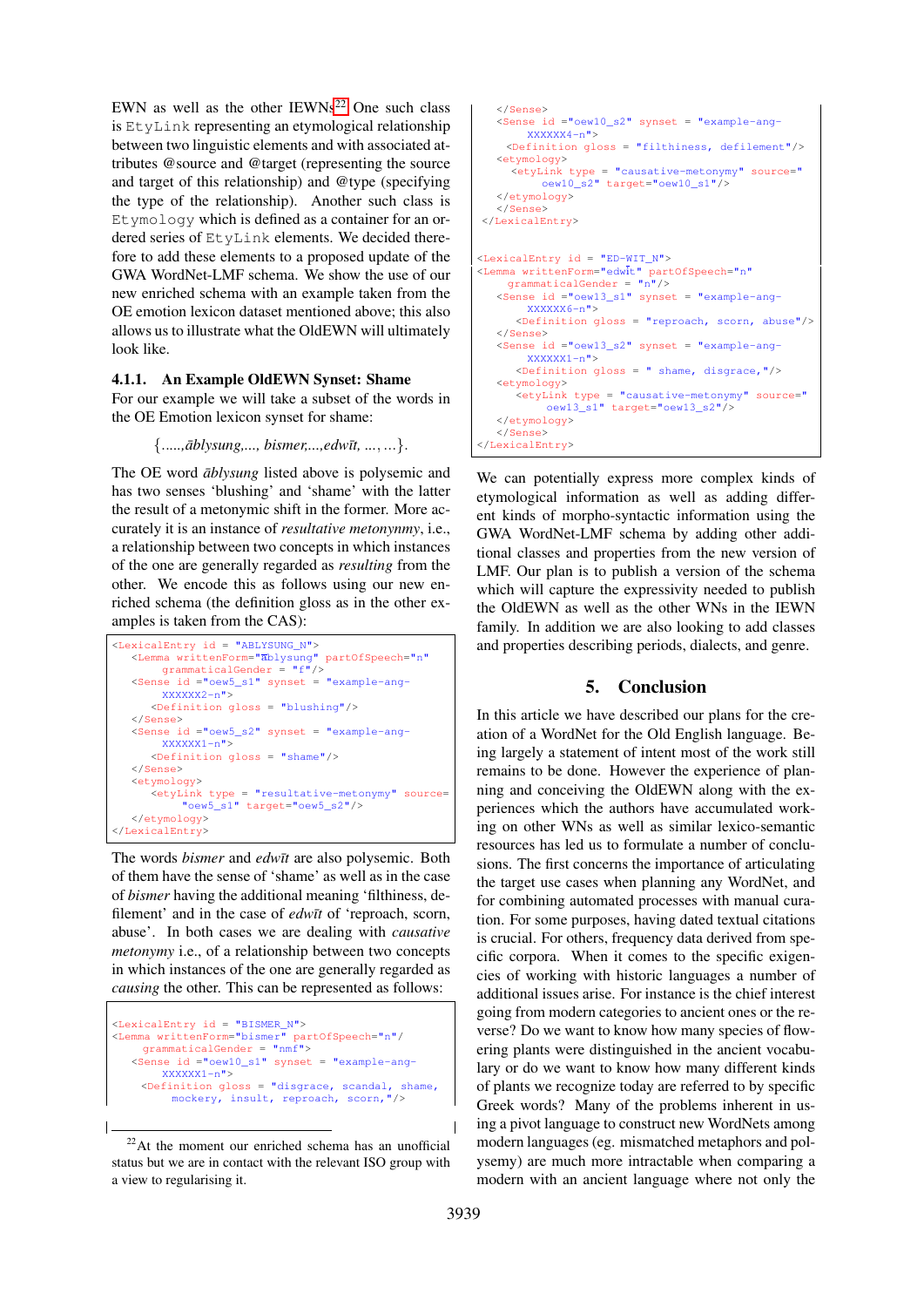categories but even the relationships among the categories may differ. It seems inevitable that some subject domains will be much more successfully mapped than others, but those difficulties can of course be among the most interesting discoveries if the purpose is to compare conceptual spaces. Our hope is that in our efforts towards the construction of an Old English WN we will be able to make a contribution to these and other related discussions, in addition, of course to making a useful scholarly lexical resource available to scholars, students and indeed anyone interested in Old English.

#### 6. Acknowledgements

Many thanks to Thijs Porck for his helpful suggestions. This work has also been informed by discussions held during the ongoing COST Action NexusLinguarum – European network for Web-centered linguistic data science (CA18209), supported by COST (European Cooperation in Science and Technology) and the H2020 program ELEXIS (grant agreeement no. 731015).

#### 7. Bibliographical References

- <span id="page-6-13"></span>Bakay, Ö., Ergelen, Ö., Sarmış, E., Yıldırım, S., Arıcan, B. N., Kocabalcıoğlu, A., Özçelik, M., Sanıyar, E., Kuyrukçu, O., Avar, B., et al. (2021). Turkish wordnet kenet. In *Proceedings of the 11th global wordnet conference*, pages 166–174.
- <span id="page-6-0"></span>Biagetti, E., Zanchi, C., and Short, W. M. (2021). Toward the creation of Wordnets for ancient Indoeuropean languages. In *Proceedings of the 11th Global Wordnet Conference*, pages 258–266.
- <span id="page-6-7"></span>Bizzoni, Y., Boschetti, F., Diakoff, H., Del Gratta, R., Monachini, M., and Crane, G. (2014). The making of ancient greek wordnet. In *Proceedings of the ninth international conference on language resources and evaluation (LREC'14)*, pages 1140– 1147.
- <span id="page-6-19"></span>Bond, F. and Foster, R. (2013). Linking and extending an open multilingual wordnet. In *Proceedings of the 51st Annual Meeting of the Association for Computational Linguistics (Volume 1: Long Papers)*, pages 1352–1362.
- <span id="page-6-21"></span>Bond, F., Vossen, P., McCrae, J. P., and Fellbaum, C. (2016). CILI: the Collaborative Interlingual Index. In *Proceedings of the Global WordNet Conference 2016*.
- <span id="page-6-3"></span>Bosworth, J. (1882). *An Anglo-Saxon Dictionary: Based on the Manuscript Collections of the Late Joseph Bosworth...*, volume 1. Clarendon Press.
- <span id="page-6-2"></span>Cameron, A. and diPaolo Healey, A. (1979). The dictionary of old english. *Dictionaries: Journal of the Dictionary Society of North America*, 1(1):87–96.
- <span id="page-6-11"></span>Clark Hall, J. R. (1916). *A concise Anglo-Saxon dictionary: for the use of students*. Swan Sonnenschein & Company, second edition.
- <span id="page-6-9"></span>Díaz-Vera, J. E. and Manrique-Antón, T. (2014). 'better shamed before one than shamed before all': Shaping shame in Old English and Old Norse texts.

In *Metaphor and Metonymy across Time and Cultures*, pages 225–264. De Gruyter Mouton.

- <span id="page-6-16"></span>Fellbaum, C. (2010). Wordnet. In *Theory and applications of ontology: computer applications*, pages 231–243. Springer.
- <span id="page-6-22"></span>Francopoulo, G. (2013). *LMF lexical markup framework*. Wiley Online Library.
- <span id="page-6-6"></span>Franzini, G., Peverelli, A., Ruffolo, P., Passarotti, M., Sanna, H., Signoroni, E., Ventura, V., and Zampedri, F. (2019). Nunc Est Aestimandum: Towards an evaluation of the Latin Wordnet. In *Proceedings of CLiC-it 2019*.
- <span id="page-6-8"></span>Geeraerts, D. and Gevaert, C. (2008). Hearts and (angry) minds in Old English. In *Culture, Body, and Language*, pages 319–348. De Gruyter Mouton.
- <span id="page-6-12"></span>Khan, F., Romary, L., Salgado, A., Bowers, J., Khemakhen, M., and Tasovac, T. (2020). Modelling Etymology in LMF/TEI. In *Proceedings of the 12th Conference on Language Resources and Evaluation (LREC 2020)*. European Language Resources Association (ELRA).
- <span id="page-6-10"></span>Lockett, L. (2018). *Anglo-Saxon psychologies in the vernacular and Latin traditions*. University of Toronto Press.
- <span id="page-6-1"></span>Magennis, H. (2011). *The Cambridge Introduction to Anglo-Saxon Literature*. Cambridge University Press.
- <span id="page-6-17"></span>McCrae, J. P. and Buitelaar, P. (2018). Linking Datasets Using Semantic Textual Similarity. *Cybernetics and Information Technologies*, 18(1):109– 123.
- <span id="page-6-14"></span>McCrae, J. P., Rademaker, A., Bond, F., Rudnicka, E., and Fellbaum, C. (2019). English WordNet 2019 – An Open-Source WordNet for English. In *Proceedings of the 10th Global WordNet Conference – GWC 2019*.
- <span id="page-6-15"></span>McCrae, J. P., Rademaker, A., Rudnicka, E., and Bond, F. (2020). English WordNet 2020: Improving and Extending a WordNet for English using an Open-Source Methodology. In *Proceedings of the Multimodal Wordnets Workshop at LREC 2020*, pages 14– 19.
- <span id="page-6-18"></span>McCrae, J. P., Ahmadi, S., bin Yim, S., and Bajčetić, L. (2021a). The ELEXIS system for monolingual sense linking in dictionaries. In *Proceedings of The Seventh Biennial Conference on Electronic Lexicography, eLex 2021*, pages 542–559.
- <span id="page-6-20"></span>McCrae, J. P., Goodman, M. W., Bond, F., Rademaker, A., Rudnicka, E., and Costa, L. M. D. (2021b). The GlobalWordNet Formats: Updates for 2020. In *Proceedings of the 11th Global Wordnet Conference*, pages 91–99.
- <span id="page-6-4"></span>Miller, G. A. (1998). *WordNet: An electronic lexical database*. MIT press.
- <span id="page-6-5"></span>Minozzi, S. (2017). Latin Wordnet, una rete di conoscenza semantica per il latino e alcune ipotesi di utilizzo nel campo dell'information retrieval.